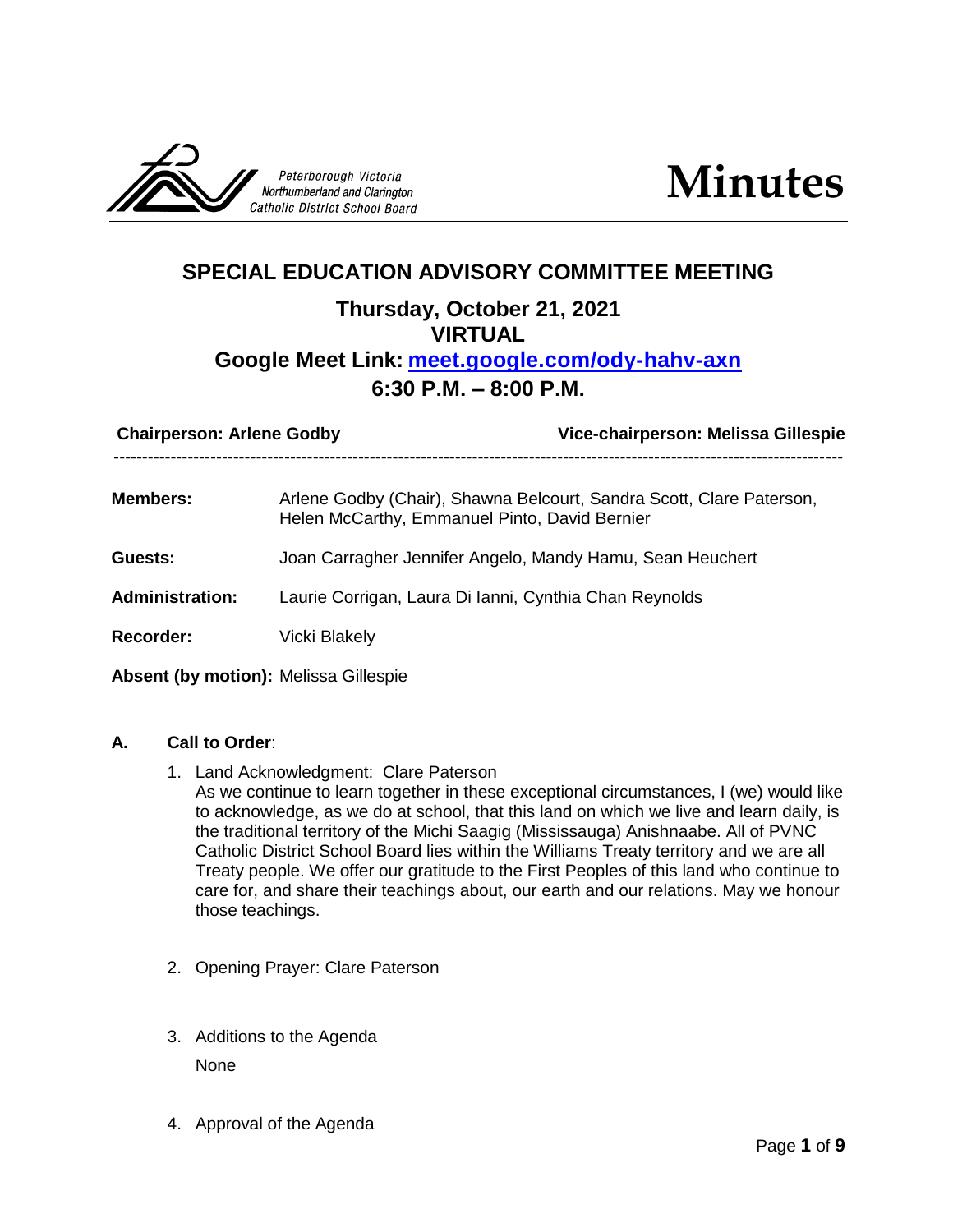Moved by: Shawna Belcourt Seconded by: Sandra Scott That the agenda be approved as presented.

Carried

5. Declaration of Conflicts of Interest

None noted.

6. Motion for Excusal from Attendance

Moved by: Shawna Belcourt Seconded by: Sandra Scott That Melissa Gillespie be excused from attendance at the October 21, 2021 Special Education Advisory Committee meeting.

**Carried** 

7. Motion for Approval of the Minutes of September 16, 2021 Meeting.

Moved by: Sandra Scott Seconded by: Shawna Belcourt That the minutes of the Special Education Advisory Committee Minutes held on September 16, 2021 be approved as amended. These [minutes](https://www.pvnccdsb.on.ca/wp-content/uploads/2018/08/SEAC-Minutes-September-16-2021.pdf) reflect the requested amendments.

Carried

8. Business Arising from the Minutes:

Response to the Letter from SEAC to the Board of Trustees dated August 27, 2021 By David Bernier, Board Chairperson (full statement attached to the minutes)

Board Chairperson Bernier read a response to the Letter from SEAC to the Board of Trustees dated August 27, 2021 in regards to the pride flag decision. The Board of Trustees and Board Administration believes in equity for all students as seen in the Strategic Priorities and through We Are All Wonderfully Made. The Board will continue to support students so they know they are safe and loved. Context around the process and result from the motion originally brought forward in May by Trustee McCarthy was given. Board Chairperson Bernier thanked the members of SEAC for their dedication and hard work.

The committee members thanked Board Chairperson Bernier for his response.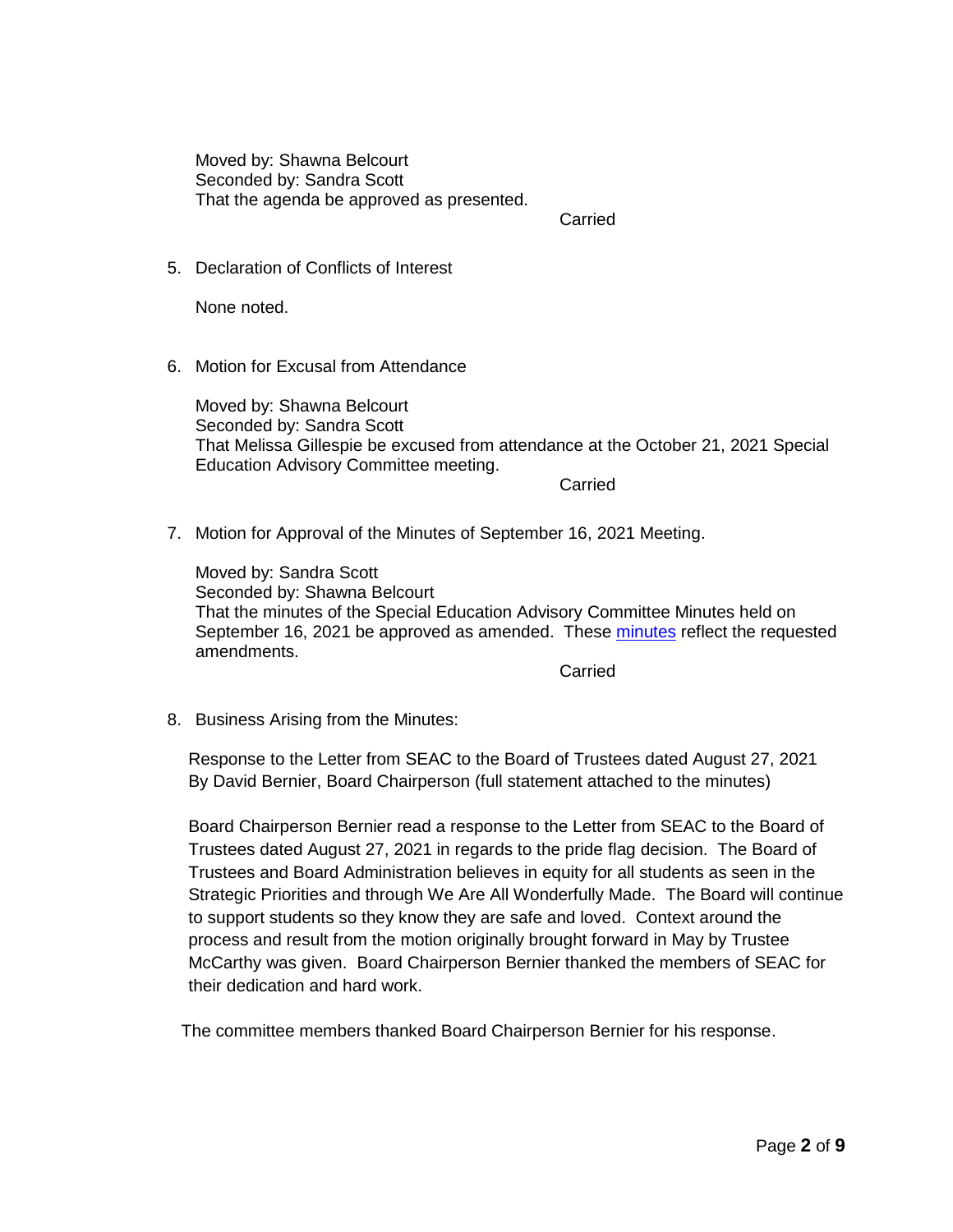#### **B. Recommended Actions/Presentations**:

1. Remarks: Chair – Arlene Godby

Offered sincere condolences on the sudden passing of St. Elizabeth Catholic Elementary School Principal Gerard van den Wildenberg on behalf of the SEAC committee members. Discussion topics have been listed below for the rest of the year that will be discussed later in the meeting. [The Equity Census](https://www.pvnccdsb.on.ca/every-student-counts-pvnc-student-census/) is on the board website. Members were asked to visit the PVNCCDSB website 1-2 times/month. Thanked members for their role on SEAC this year. Members were asked to review the [Provincial Parent Association Advisory Committee on SEAC Effective Practices](http://www.paac-seac.ca/wp-content/uploads/PAAC-on-SEAC-Effective-Practices-Handbook-2016-Oct-12-2016-FINAL.pdf)  [for SEAC Members](http://www.paac-seac.ca/wp-content/uploads/PAAC-on-SEAC-Effective-Practices-Handbook-2016-Oct-12-2016-FINAL.pdf) Section 3: SEAC Roles and Responsibilities.

2. Remarks: Superintendent of Learning/Special Education Services – Laurie Corrigan

September saw and welcomed the return of approximately 1900 of the 2500 students from the virtual school back into the bricks and mortar schools. PVNC marked the National Truth and Remembrance with the first week remembrance and reconciliation.

Visits to all schools of the board are underway, a wonderful and welcomed experience.

The Being Well Strategy is in the process of renewal, which will be presented later in the meeting to members. This has been aligned through the vast strategic priorities process led by the Director of Education, Joan Carragher, that included the SEAC. The large scope, knowledge and experience of all who worked on this is reflected in the documents. Thank you to SEAC for their involvement in the Strategic Priorities process. The final document can be found on the PNVCCDSB website: [https://www.pvnccdsb.on.ca/wp-content/uploads/2021/09/Strategic-Plan-2021-](https://www.pvnccdsb.on.ca/wp-content/uploads/2021/09/Strategic-Plan-2021-2025.pdf) [2025.pdf](https://www.pvnccdsb.on.ca/wp-content/uploads/2021/09/Strategic-Plan-2021-2025.pdf)

Special Education and Mental Health and Well Being has been reviewed this fall. From this review, special education support staff have been increased by approximately 30 educational assistants throughout our schools with the hope of securing Covid funding announced but is currently held back from the Ministry of Education. There is an unprecedented need for support in our schools. This need is especially evident in younger students whom have been impacted by social isolation during closures and virtual school transitions. These needs and repeated requests for funding for support have been communicated through regular reports to the Minister's Advisory Council on Special Education.

It is with great sadness that the death of beloved St. Elizabeth Catholic Elementary School Bowmanville Principal, Gerard van den Wildenburg, be shared with the committee.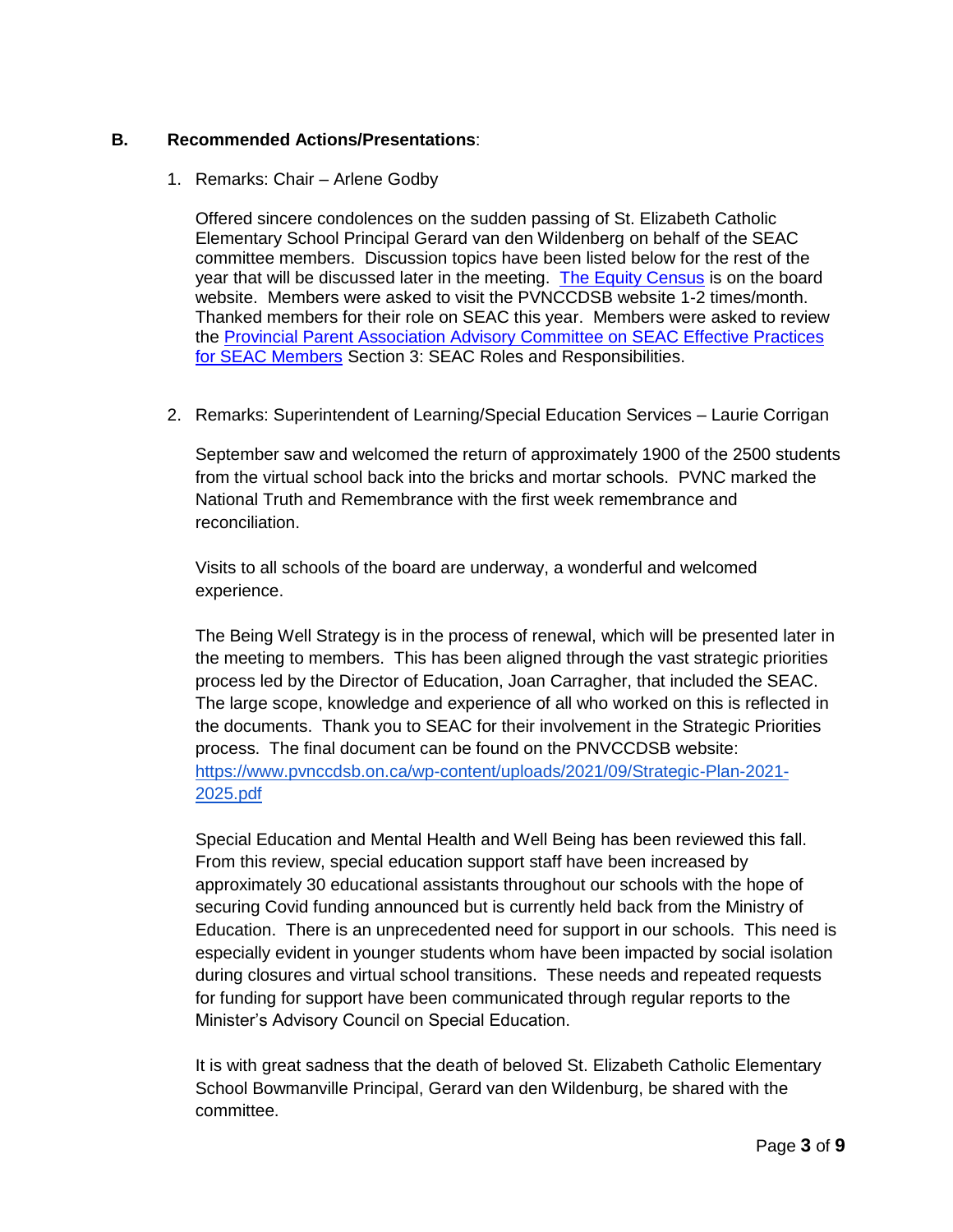3. Update from Trustees:

Updates from both Trustees were heard, including local government week, the trustee vacancy and the [survey](https://www.peterboroughdiocese.org/en/about-us/pastoral-planning.aspx) through the Diocese of Peterborough Pastoral Planning Committee. It also included updates about mandatory vaccinations and Administrative Policy on Students Wearing Masks.

#### **C. Discussion Items:**

- A. SEAC Meeting Presentation(s)
	- 1. Being Well Strategic Plan Update Mental Health Leaders; Jennifer Angelo and Mandy Hamu, Board Psychologist Dr. Cynthia Chan Reynolds, and Manager of Information Technology Sean Heuchert

Mental Health Leader, Jennifer Angelo, presented the Board's renewed Being Well Strategy Plan which focusses on the Centre Pillar from the new Strategic Plan, Being Well. Wellness is being viewed from a holistic approach incorporating mind, body and spirit, looking to the board with the same lens. Wellness is being sought through encouragement, helping one another, and ensuring access to individuals requiring support. The vision in continues to be the same but graphics have changed, placing the student at the centre having families, educators, staff and faith community wrap around and support the student as they learn and grow within the PVNCCDSB system to achieve the Catholic Graduate Expectations. Tier two includes more supports for students, and the third tier providing stronger pathyways to meet the students needs and links to community supports. The Being Well strategy continues to build on the momentum from the previous Be Well strategy. Mental Health and Well Being becoming a part of everyday school life for everyone.

Manager of Information Technology, Sean Heuchert, introduced the launch of the new Being Well portal: [https://beingwell.pvnccdsb.on.ca/](http://f02cf7bd.hatchbuckmail.net/link.php?DynEngagement=true&H=xQYhbPMxzCn8HFd2PV8KqQD%2FpOY1nGvpoFXut8HGyWp44WPg33uJ017dJLnG9kw7KtiLjf8Fp2KFzIZ1ClxN08b9RntA%2BnL3lycfKBJ9WPPUbwkxX5y7BbKmRZ%2BHEGcd&G=0&R=https%3A%2F%2FTTHGGYZTOMY.hatchbuck.com%2FTrackLinkClick%3FID2%3DGyrorggAzvHFKvnroTJC_tEkz2d9iEoIisnzoqLloecZ5UJL-QjeWNQDnxTA7RBE0&I=20211027144939.00000008aa4d%40mail6-76-ussnn1&X=MHwxMjY1Nzk4OjIyOTMwOTY3Nzc7MXwxMjY1Nzk5OjE4MzgxOTkwMDs%3D&V=3&S=0xdOEXv1nWH0vhj7aKWCJ8j-iDEWdck1FM9OaUNfZZ8) that provides students, staff and families with community-specific mental health resources in an easy-to-navigate online resource. Mental Health Leader Mandy Hamu discussed how resources will be added and expanded and invited members to provide any suggestions for further resources.

Moved: Emmanuel Pinto Second: Clare Paterson That the Special Education Advisory Committee meeting be extended from 8:00 p.m. to 8:30 p.m.

**Carried** 

#### Discussion Items from the presentation:

The committee discussed the key learnings from the presentation, and how important this information will be for parents to access and needs to be shared once approved at the next PVNCCDB Board meeting. This learning will be shared through social media and school newsletters.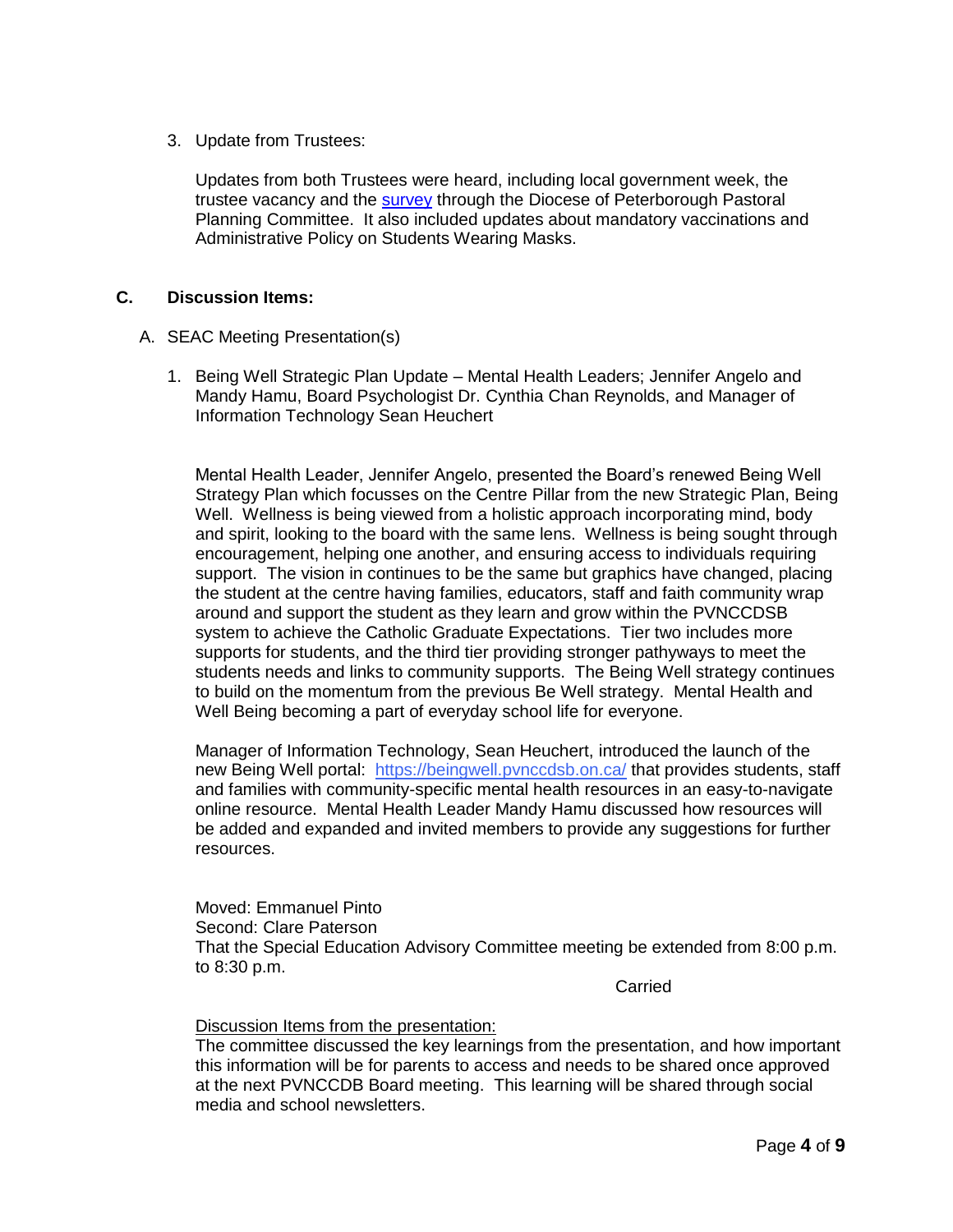- B. Correspondence Items:
	- 1. None
- C. Information Items:
	- 1. Information items/updates were received by the following organizations as per the attachments to the October 21, 2021 Agenda Package:
		- i. Autism Ontario October Update
		- ii. Down Syndrome Association Update
		- iii. Shift Your Thinking Re-Introduction Supporting Parents, Youth and Educators (attached) – Trustee McCarthy
- D. Old Business:
	- 1. Topics for Presentations to SEAC 2021-2022

| <b>Date</b>              | <b>Topic</b>                                                              |  |
|--------------------------|---------------------------------------------------------------------------|--|
| November 18              | Success of Students Through Technology - Jeff Hockett & Chantal Bouillon  |  |
| January 20               | PAAC on SEAC - no presentation, group review and set actions              |  |
| February 17              | Equity Census Update - Superintendent of Learning Jeannie Armstrong       |  |
| March 24                 | Transitions from Grade School to High School, High School and Beyond,     |  |
|                          | and ECPP - Mandy Hamu, Sharon Davenport, and Laura Di lanni               |  |
| April 21                 | Update from Social Workers regarding support of Mental Health             |  |
|                          | Dr. Cynthia Chan Reynolds                                                 |  |
| <b>May 19</b>            | Budget Review - Superintendent of Learning/Special Education Services     |  |
|                          | Laurie Corrigan and Superintendent of Business Finance/Plant Isabel Grace |  |
| June 16                  | <b>Special Education Plan Review</b>                                      |  |
| 10 <sup>th</sup> Meeting | TBD                                                                       |  |

- E. New Business:
	- 1. Review of SEAC [Terms of Reference:](https://www.pvnccdsb.on.ca/wp-content/uploads/2018/10/Committee-Terms-of-Reference-Nov-27-2018-FINAL.pdf) Laurie Corrigan
		- i. The Terms of Reference were read and reviewed with the committee members.
		- ii. There is one potential new member, but awaiting confirmation.
	- 2. How can the committee have a better presence?
		- i. Asked if SEAC could expand the presence through PVNCCDSB social media, including utilizing DID YOU KNOW through Twitter.
		- ii. DID YOU KNOW
			- 1. Add as item to discussion from presentations section
			- 2. Ensure something comes from each meeting from SEAC
	- 3. How can the committee gather data in regards to gaps, priorities and/or even a wish list?
		- i. Extensive data was collected through the strategic priorities process.
		- ii. Be mindful of the purpose of collecting data research policy and research ethical frameworks upon we collect data.
		- iii. Looking to better support the PVNCCDSB community.
		- iv. Discuss further with our agencies to ensure we are capturing what families need and bring back to SEAC.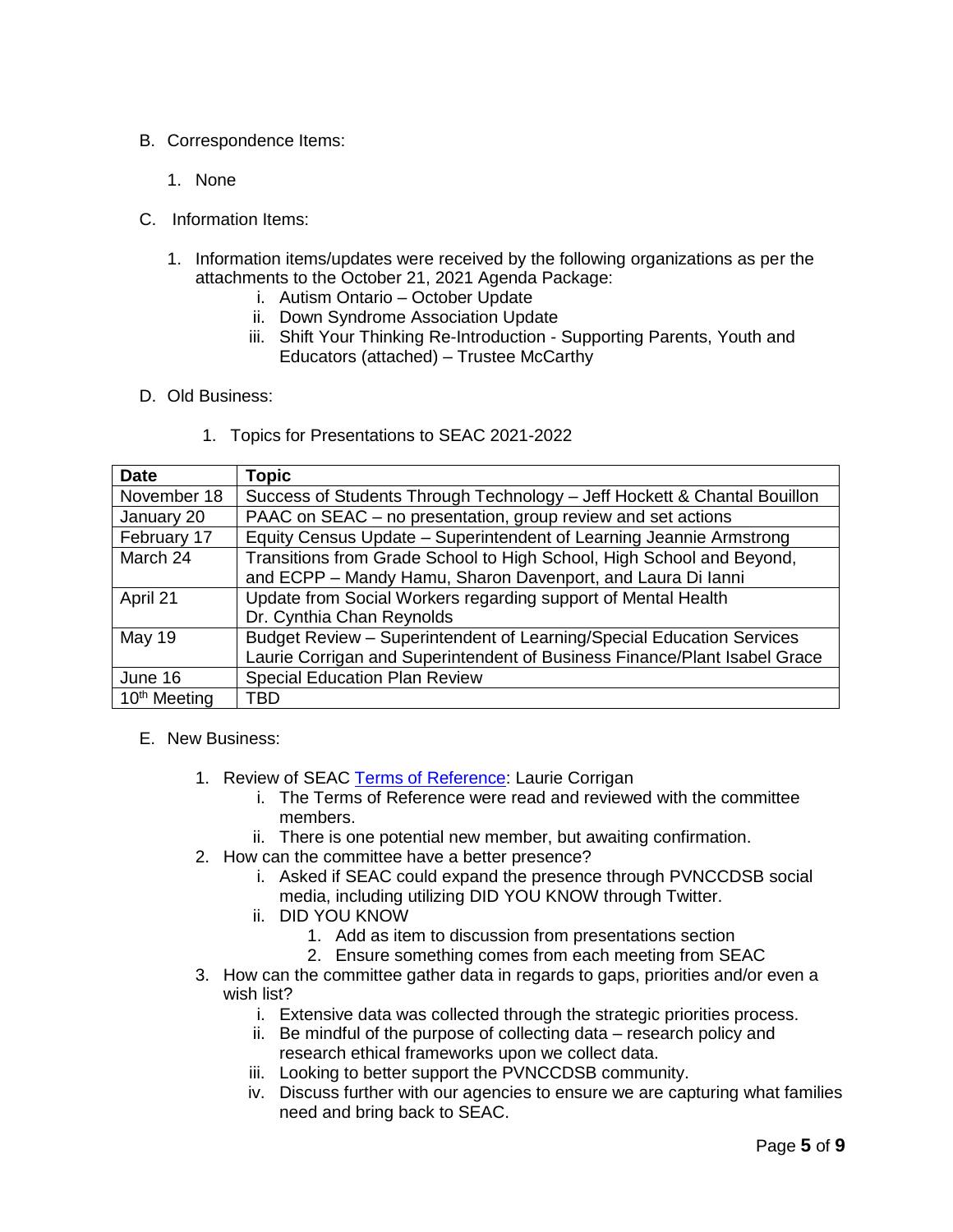### **D. Next Meeting**:

- 1. Selection of Members for Territorial Recognition, Opening and Closing Prayers
	- a. Territorial Recognition & Opening Prayer: Sandra Scott
	- b. Closing prayer: Emmanuel Pinto

# 2. **2021-2022 Meeting Dates:**

Thursday, November 18, 2021 Thursday, January 20, 2022 Thursday, February 17, 2022 Thursday, March 24, 2022 Thursday, April 21, 2022 Thursday, May 19, 2022 Thursday, June 16, 2022 10<sup>th</sup> Meeting TBD Location: TBD Time: 6:30 – 8:00 p.m.

# **E. Conclusion**:

- 1. Closing Prayer: Shawna Belcourt
- 2. Adjournment

Moved by: Sandra Scott Seconded by: Shawna Belcourt That the meeting held on October 21, 2021 be adjourned at 8:28 p.m. **Carried**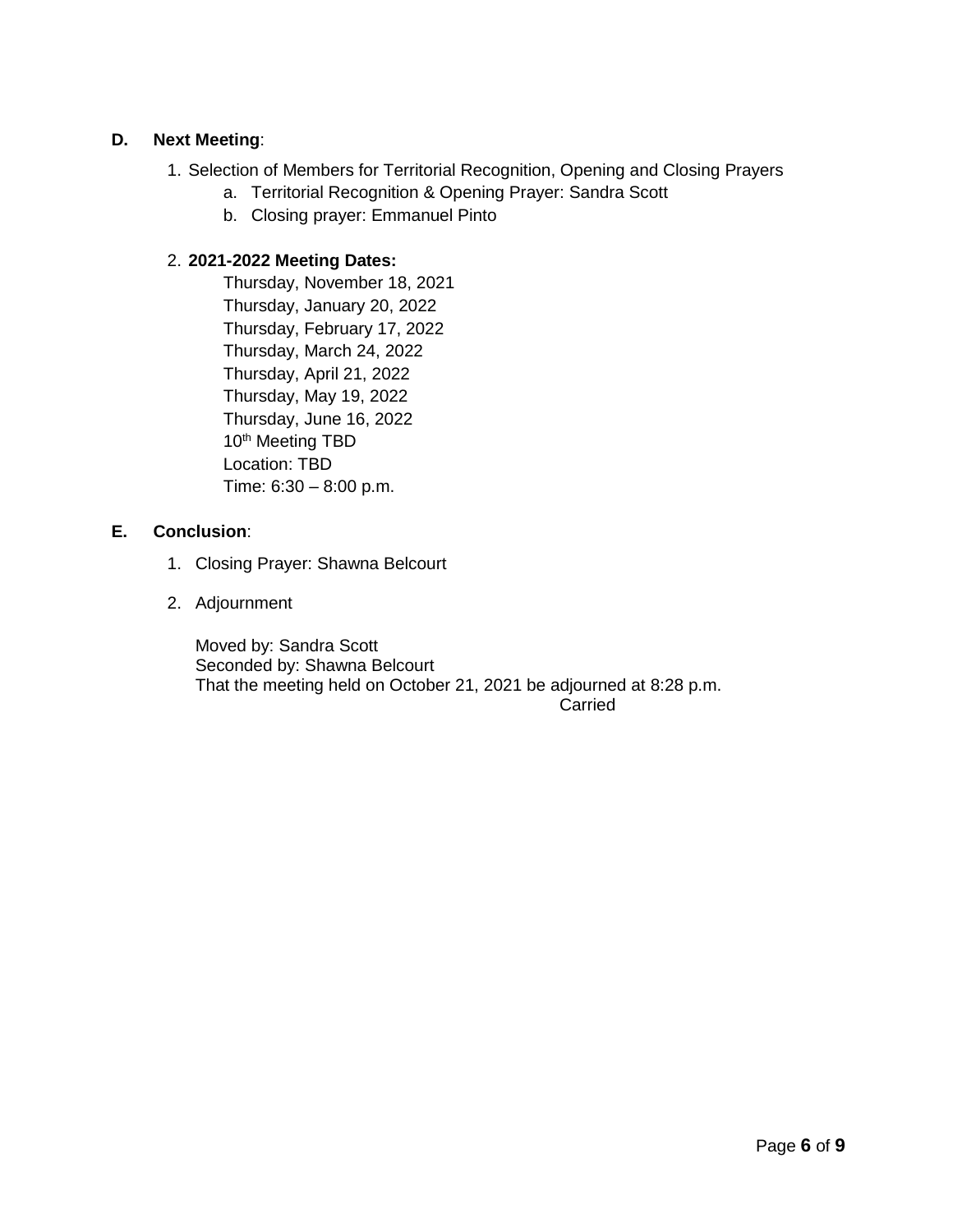Attachment to the Minutes from Business Arising to the Minutes:

Response to the Letter from SEAC to the Board of Trustees dated August 27, 2021 By David Bernier, Board Chairperson

### Good evening Thank you Madame Chair

I wanted to take this time this evening to provide a response to the letter sent on behalf of this committee to the board of trustees dated August 27, 2021 regarding the pride flag issue. Firstly, let me say that this committee, while it is mandated by the Education Act, is a highly respected and much appreciated group of stakeholders and are highly regarded members of the PVNCCDSB community. Special Education has always been a top priority for this board particularly at the Board of Trustees table. In my 15 years here and for many years prior that I sat as a member of Catholic School Councils, Special Education programs and resources have always been prominent parts of our governance and allocation of funds. Each and every year, our board budget is passed with funds for the Special education department that exceeds the envelope of funds provided by the ministry. That meant trimming other departments to add to Special Education. It also often included the use of board reserve funds to balance a budget that spending in Special education exceeded ministry funding.

I know that the committee is reviewing the terms of reference for Special Education Advisory Committee later in the agenda tonight. It is a good time to gain an understanding the role of members and the mandate of the committee. I am concerned that the committee members met outside the mandate of the committee and forwarded a letter to trustees on behalf of committee members without an official agenda and recommended action to do so within the purview of a sanctioned committee meeting. That being said, it was brought forward to the September SEAC meeting to formalize it and it has subsequently been received at the Board table at our September 28, 2021 meeting. Following discussion, it was determined that I would attend this meeting to respond to your concerns.

The Board of Trustees and the Board Administration are firmly committed to ensuring a safe, inclusive, and caring, faith filled environment in all of our schools. Every child is accepted and loved as a child of God.

In response to concerns about a lack of communication to this committee on the mater of the pride flag I would like to add some context and order of events.

The agenda at our May 25, 2021 board meeting included a presentation from our Senior Administration as a matter under old business. The information shared was in regard to steps taken to date and planned actions regarding equity and diversity. This was a follow up from a memo out of the Institute for Catholic Education (May, 2020), 'Affirming our Commitment to Equity, Diversity and Inclusive School Communities'

As part of the trustee discussion following the presentation, Trustee McCarthy put forth a motion to fly the Pride Flag at all of our schools and the Catholic Education Centre. The motion had not previously been on the agenda nor discussion at a meeting of the trustees. Vice Chairperson Griepsma requested that the motion not be received and that it required a notice of motion to allow Trustees adequate time for reflection on the matter before discussion and decision making. As a matter of parliamentary procedure this was granted.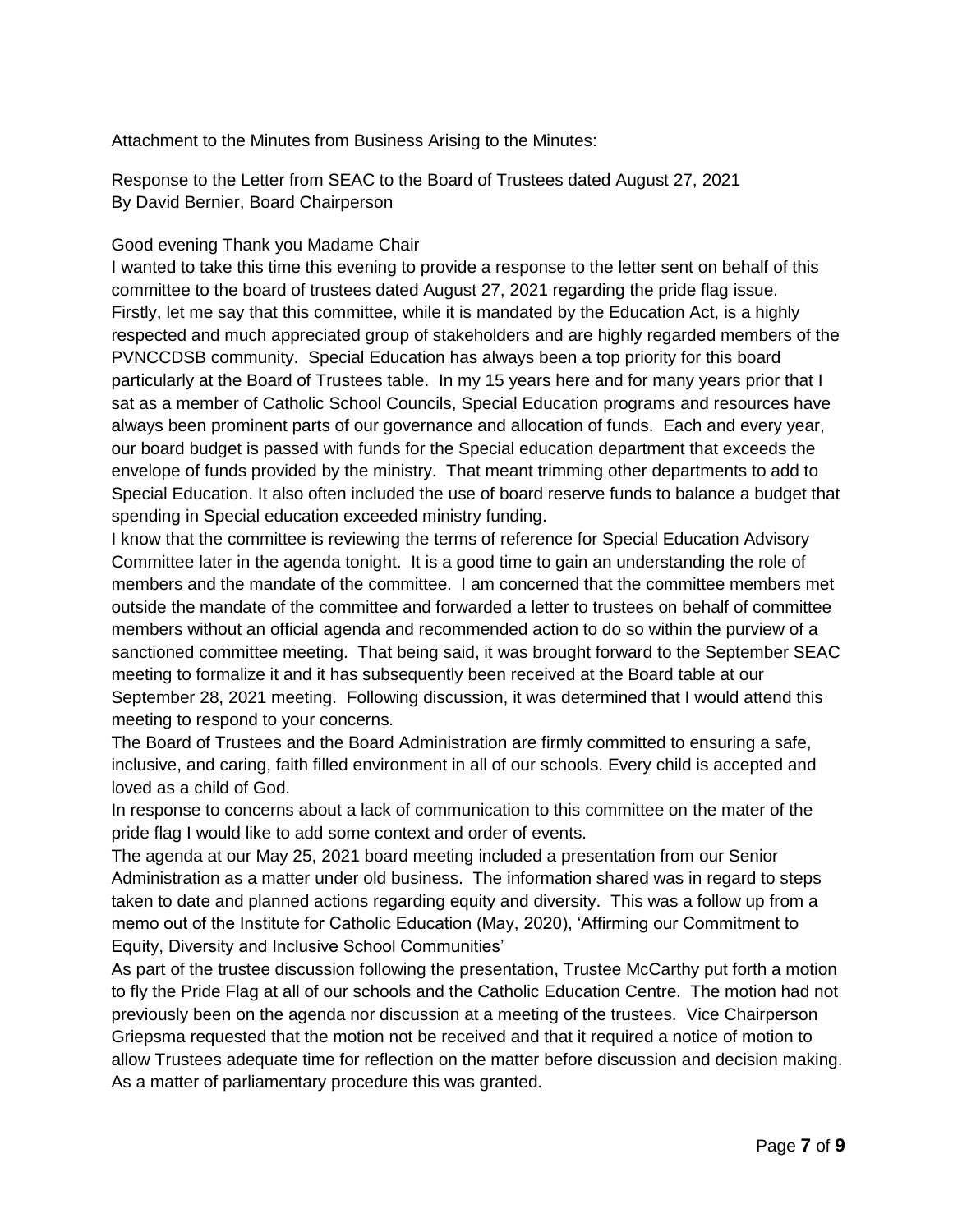The notice of motion was then forwarded to the Chairperson's committee for inclusion in the agenda for the June board meeting. There was a great deal of attention to this matter across the system and indeed across the province. As I noted at the June meeting I received the most amount of input on one single issue in all my years as a Trustee. We had 4 delegations to the June board meeting to speak to the motion.

I am unaware as to why Trustee McCarthy did not bring her motion to the attention of this committee for input prior to the June 22, 2021 board meeting.

By then trustees had already received well over 100 emails on the issue with supporters of both sides. The matter before the board was very public. The distribution of the agenda for the June 22, 2021 board meeting was sent out to all stakeholders on June 17, 2021 prior to your meeting. Your question as to Trustees sitting as SEAC members bringing updates or information to the committee each month. The trustees are present to hear the concerns of the committee and share in discussion of the agenda items. They may have individual questions for the committee looking for feedback to share at the board table. They may also bring to the attention of the committee any pending matters that relate to special education programs and services. It would not be appropriate or effective management of the committee's agenda to review the entirety of the board agenda items to seek input on each item. SEAC's focus is on special education and we welcome and appreciate any and all input on related matters, which includes equity. In your May agenda, board administrators brought items that they and the Trustees were considering in regard to the annual board budget, as they impacted special education programs and services. This is one type of consultation that has been sought at SEAC each year.

When the pride flag motion came to the board table in June 2021 as I mentioned we had four delegates speak to the issue. You will see in the June board meeting minutes that an amendment to the original motion was put forward but the motion did not carry.

We then had each trustee speak to the matter from their perspective given whatever input they had received from stakeholders. Each spoke from the heart, and each statement was unique, stating their considerations leading to their vote.

Part of the considerations on voting against the motion was simply a process issue. The motion itself, as with the failed amendment was not in line with our policy development policy and processes. The proper process was part of the Director's plan as put forth at our May Board meeting.

# Further considerations:

Emmanuel was correct stating that human rights and Catholic traditions can be respected at the same time and place. The daily interactions, nurturing relationships and loving support of all members of our school communities are what create the inclusive safe environments. Something that has existed in our schools for many years. The board has a Faith and Equity committee that reviews these programs and works at updating and enhancing them. The board has an Equity and Inclusivity Plan which is currently being renewed as part of the mandate of our recently contracted Equity Advisor, Mante Molepo. Much good work has been, and continues to be done across the system. The Student Census is another piece of work that Mante will assist in. The "Every Student Counts PVNC Student Census" is to gather identity-based student data so that we can identify and address systemic barriers by focusing our programming and resources. This is a ministry wide initiative that has a specific focus but includes all students. The input on the census is strictly from students for the collection of data related to equity.